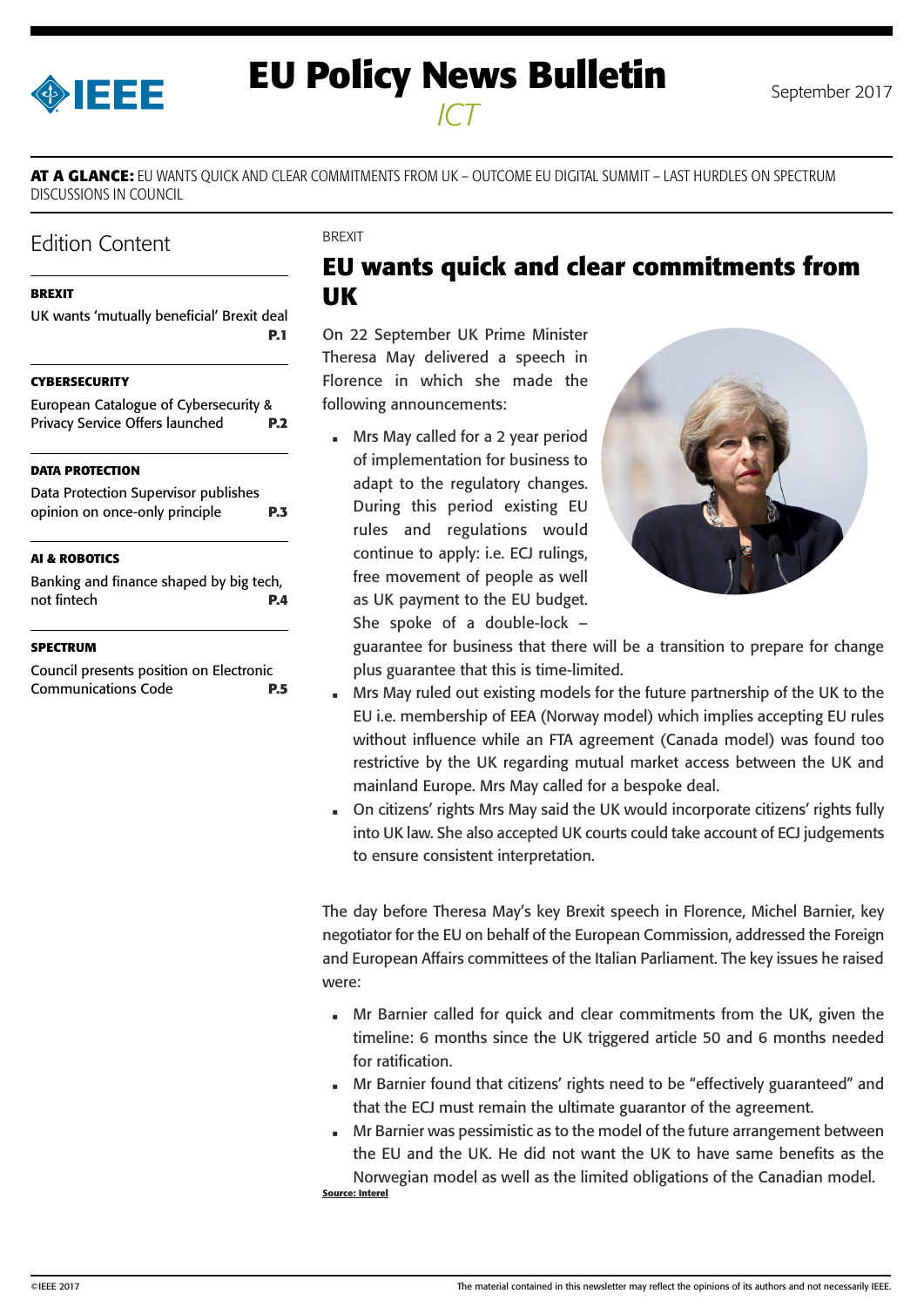### <span id="page-1-0"></span>**[BREXIT](#page-0-0)**

[UK wants 'mutually beneficial' Brexit deal](#page-0-0) **[P.1](#page-0-0)**

### **CYBERSECURITY**

European Catalogue of Cybersecurity & Privacy Service Offers launched **P.2**

### **[DATA PROTECTION](#page-2-0)**

[Data Protection Supervisor publishes](#page-2-0)  [opinion on once-only principle](#page-2-0) **P.3**

## **[AI & ROBOTICS](#page-3-0)**

[Banking and finance shaped by big tech,](#page-3-0)  [not fintech](#page-3-0) **P.4**

#### **[SPECTRUM](#page-4-0)**

[Council presents position on Electronic](#page-4-0)  [Communications Code](#page-4-0) **P.5**



DIGITAL SINGLE MARKET

## **Outcome EU Digital Summit**

On Firday 29 September the EU leaders came together in Tallinn for the EU Digital Summit, discussing the way forward for Europe's digital policies.

"I hope Tallinn marks the beginning of a journey and that it has boosted our ambition to fully benefit from all the potential our digital future can offer," Estonian Prime Minister Jüri Ratas said at a closing press conference. Mr Ratas said he would draw the themes of the Tallinn Summit into a formal report for the October European Council's conclusions.

"We share the conviction that [digital] is an element of deep transformation in our society and economy," French President Emmanuel Macron said at a closing news conference.

At the request of Luxembourg Prime Minister Xavier Bettel, the Estonian presidency said it would host a telecoms ministers meeting in the fall, on top of one already scheduled for December.

Collectively, the leaders vowed to educate EU citizens on staying safe from cyberthreats, with the support of German Chancellor Angela Merkel and Macron. Building infrastructure to enable 5G connectivity and the development of digital industry were also high on the list of agreements, according to **preliminary Council** [conclusions.](https://www.eu2017.ee/news/press-releases/preliminary-conclusions-prime-minister-estonia?utm_source=DSMS&utm_medium=email&utm_campaign=Ratas+preliminary+conclusions&utm_term=952.46026.15379.0.46026&utm_content=Press+material)

Leaders, like the Netherlands' Prime Minister Rutte, as well as a number of Eastern European members, pledged to push ahead on reforms to break down digital borders in Europe's single market. Europe's digital standout, Denmark, took a chance to explain how it built a successful digital society, while countries like Poland aimed to use the moment to showcase upcoming initiatives on e-government and broadband connectivity in schools.

They also rallied around enhancing the bloc's cybersecurity. Chancellor Merkel and President Macron were keen to discuss future cooperation, according to an EU official listening to the talks, and countries agreed to collaborate and invest in exchanging information among themselves. They acknowledged that for defense purposes, not all cyber details could be swapped with their fellow EU members, Luxembourg's Prime Minister Xavier Bettel told reporters.

For all the agreement, the summit also put on display where Europe remains divided on tech.

A number of Western European countries called for a new vehicle to tax large digital corporations, a proposal Commission President Jean-Claude Juncker said officials would pursue next year. However, Luxembourg and Ireland asked to slow momentum for the proposal. They asked for the EU to wait for more international OECD recommendations on digital taxation to emerge.

Overall, Commission president Juncker called on the EU heads of state to finalize the dozens of ongoing digital single market files by 2018.

**Source: Politico Pro**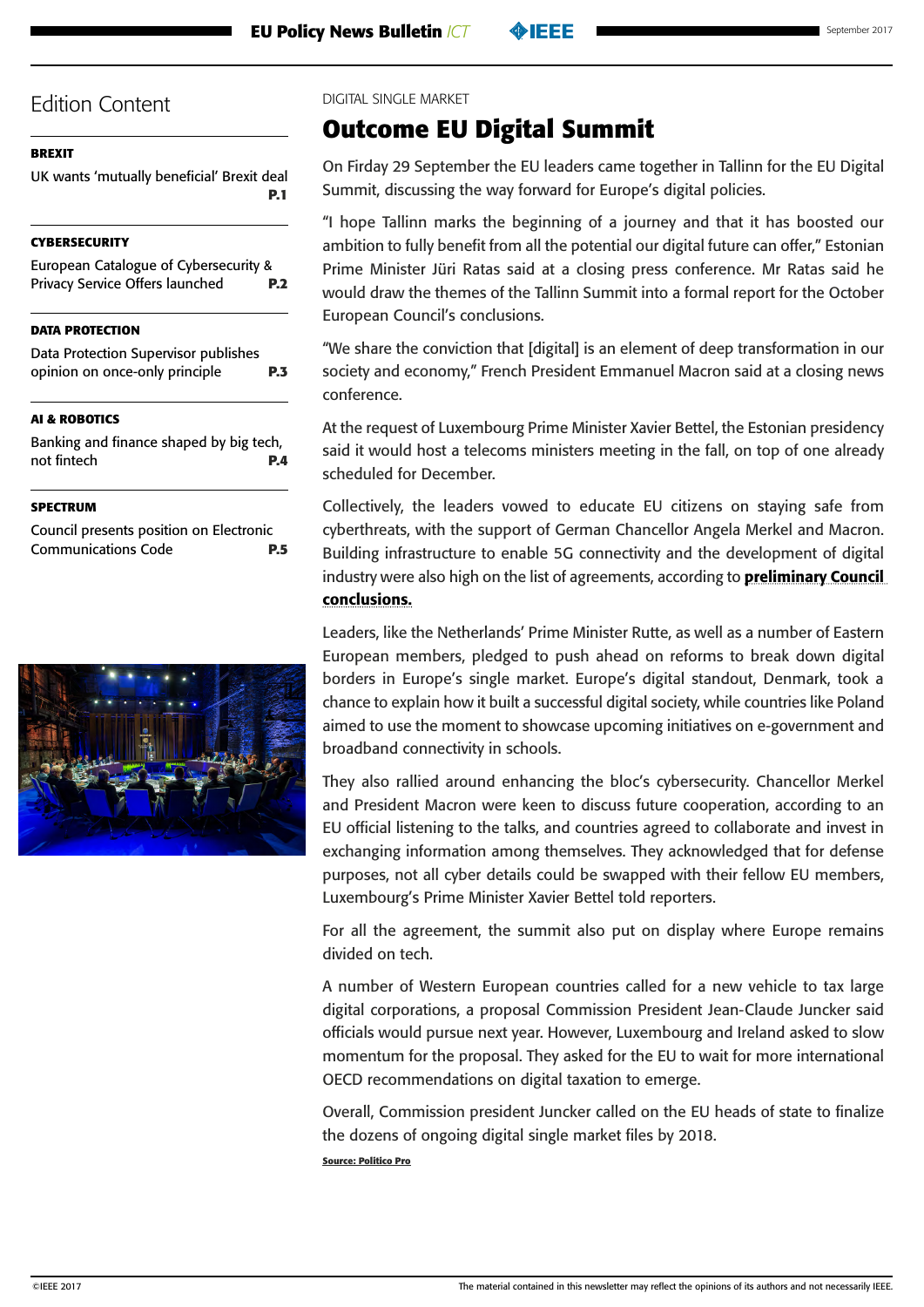#### <span id="page-2-0"></span>**[BREXIT](#page-0-0)**

[UK wants 'mutually beneficial' Brexit deal](#page-0-0) **[P.1](#page-0-0)**

### **[CYBERSECURITY](#page-1-0)**

| <b>European Catalogue of Cybersecurity &amp;</b> |            |
|--------------------------------------------------|------------|
| Privacy Service Offers launched                  | <b>P.2</b> |
|                                                  |            |

### **DATA PROTECTION**

Data Protection Supervisor publishes opinion on once-only principle **P.3**

### **[AI & ROBOTICS](#page-3-0)**

[Banking and finance shaped by big tech,](#page-3-0)  [not fintech](#page-3-0) **P.4**

#### **[SPECTRUM](#page-4-0)**

[Council presents position on Electronic](#page-4-0)  [Communications Code](#page-4-0) **P.5**

#### CYBERSECURITY

# **Cybersecurity package published**



This month the European Commission published the cybersecurity package, which includes a proposal for a Regulation on ENISA and cybersecurity certification. The Commission also included [an annex,](http://politico.us8.list-manage.com/track/click?u=e26c1a1c392386a968d02fdbc&id=784e963844&e=1262238886) a summary of the proposal's impact [assessment](http://politico.us8.list-manage.com/track/click?u=e26c1a1c392386a968d02fdbc&id=f0c4b38045&e=1262238886) and a [report evaluating](http://politico.us8.list-manage1.com/track/click?u=e26c1a1c392386a968d02fdbc&id=61eed1d69b&e=1262238886) ENISA's operations to date.

The proposed Regulation will now undergo scrutiny by the European Parliament and Council in the ordinary legislative procedure.

**Source: Interel + European Commission**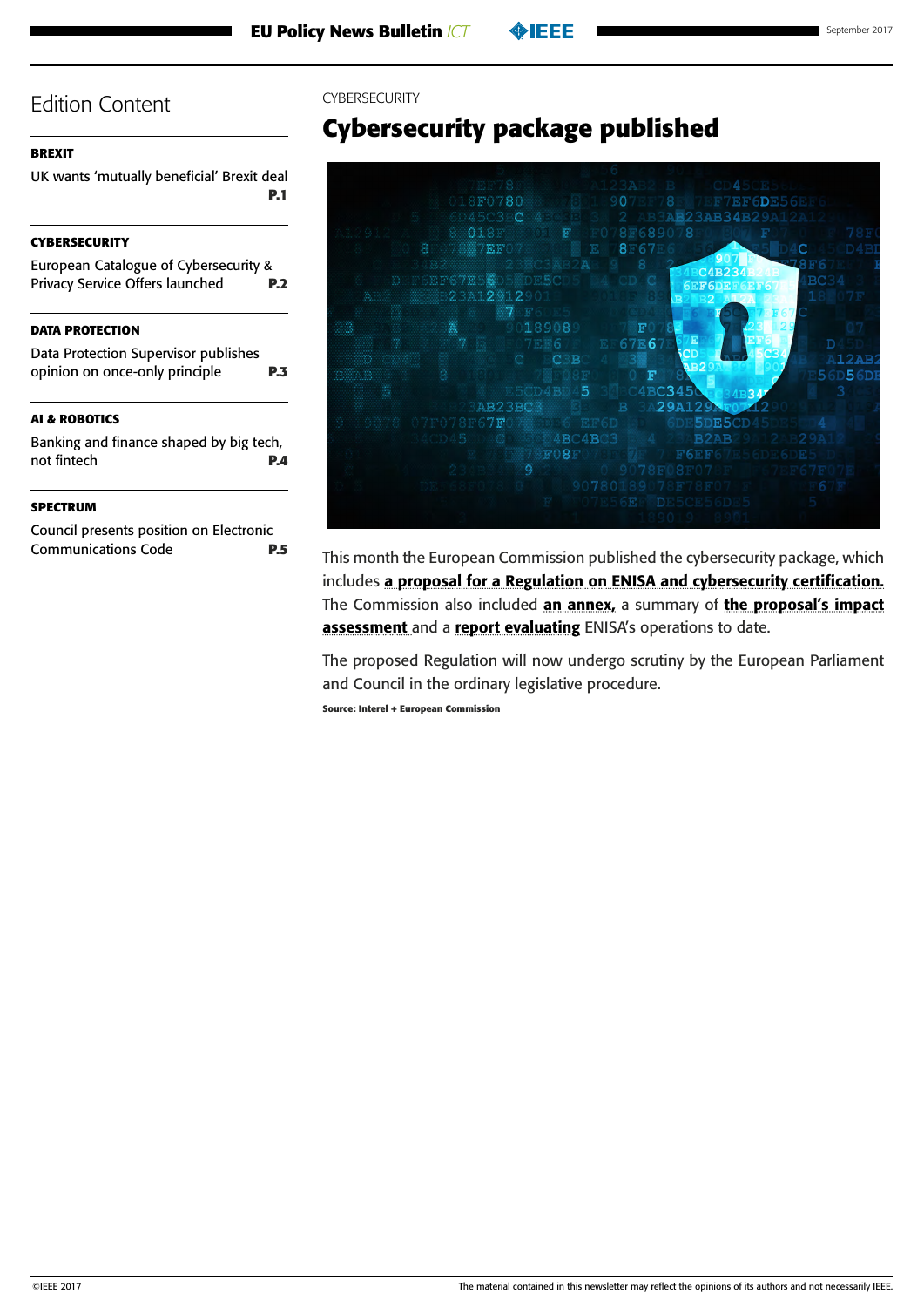#### <span id="page-3-0"></span>**[BREXIT](#page-0-0)**

[UK wants 'mutually beneficial' Brexit deal](#page-0-0) **[P.1](#page-0-0)**

#### **[CYBERSECURITY](#page-1-0)**

[European Catalogue of Cybersecurity &](#page-1-0)  [Privacy Service Offers launched](#page-1-0) **P.2**

#### **[DATA PROTECTION](#page-2-0)**

[Data Protection Supervisor publishes](#page-2-0)  [opinion on once-only principle](#page-2-0) **P.3**

#### **AI & ROBOTICS**

Banking and finance shaped by big tech, not fintech **P.4**

#### **[SPECTRUM](#page-4-0)**

[Council presents position on Electronic](#page-4-0)  [Communications Code](#page-4-0) **P.5**

## **October is EU cybersecurity month**



For the 5th year ENISA and the European Commission's DG Connect organize the [European Cybersecurity](http://mmail.dods.co.uk/wf/click?upn=LGmvk9e4tB7DO266OoRMcrTbWHgX-2FrLhO3yBVTLJCt-2BM4dMgHNKZguKcy-2FlpS8S3_UTEA2Ss2d4pXoYzH3oOx4q-2FxGBF1Wt1ClHXwhMG6fAXGf3ymn3uMrIhm67uYKptN6p85XCD6Gq7KZRtHN26brRFYF7SR3xFzA4x3fJqP5FTIpQb3NULOlxFwwDY9-2FZXo3JzIw1RZATSXqbinZtZ3KhpyaSYUNn7QBf2WLRlTdOLnzj8JiM1ikM8PIdXklfOjOlHs7TpybcPt8pFyOsv1CnBr7Zim0Mntnr6wKGHahUI-3D)  [Month,](http://mmail.dods.co.uk/wf/click?upn=LGmvk9e4tB7DO266OoRMcrTbWHgX-2FrLhO3yBVTLJCt-2BM4dMgHNKZguKcy-2FlpS8S3_UTEA2Ss2d4pXoYzH3oOx4q-2FxGBF1Wt1ClHXwhMG6fAXGf3ymn3uMrIhm67uYKptN6p85XCD6Gq7KZRtHN26brRFYF7SR3xFzA4x3fJqP5FTIpQb3NULOlxFwwDY9-2FZXo3JzIw1RZATSXqbinZtZ3KhpyaSYUNn7QBf2WLRlTdOLnzj8JiM1ikM8PIdXklfOjOlHs7TpybcPt8pFyOsv1CnBr7Zim0Mntnr6wKGHahUI-3D) taking place during the entire month of October 2017 across Europe. This project aims at raising awareness of cybersecurity threats and promoting cybersecurity among citizens

and organisations through education and sharing of good practices. This year's campaign follows up on Commission's proposals to [scale up EU's response to](http://mmail.dods.co.uk/wf/click?upn=6-2F-2BCEvtYKgkKXJ4TUn8-2FFVzUWCopLXp3zky2XbsYIZ5l4skAg3NTHj5-2BCB2UnvVobaGYtteX1q-2Ft-2F9tcTVV3Xg-3D-3D_UTEA2Ss2d4pXoYzH3oOx4q-2FxGBF1Wt1ClHXwhMG6fAXGf3ymn3uMrIhm67uYKptN6p85XCD6Gq7KZRtHN26brdjJXRRv1rxk8IkWvit-2B-2FlL2kEmlBkzYsNs7dHwjWScD4Z9WHplvxmO-2F8lRGHBDpkNtQ4CDweY1QOhPEuvVrwJi96zOuC1RI5EpREDL3W-2FYGnNYSu3GFywuFBpFhPUMQjT1eTxBV7-2BWe4ItnM-2Fmgtks-3D)  [cyber-attacks](http://mmail.dods.co.uk/wf/click?upn=6-2F-2BCEvtYKgkKXJ4TUn8-2FFVzUWCopLXp3zky2XbsYIZ5l4skAg3NTHj5-2BCB2UnvVobaGYtteX1q-2Ft-2F9tcTVV3Xg-3D-3D_UTEA2Ss2d4pXoYzH3oOx4q-2FxGBF1Wt1ClHXwhMG6fAXGf3ymn3uMrIhm67uYKptN6p85XCD6Gq7KZRtHN26brdjJXRRv1rxk8IkWvit-2B-2FlL2kEmlBkzYsNs7dHwjWScD4Z9WHplvxmO-2F8lRGHBDpkNtQ4CDweY1QOhPEuvVrwJi96zOuC1RI5EpREDL3W-2FYGnNYSu3GFywuFBpFhPUMQjT1eTxBV7-2BWe4ItnM-2Fmgtks-3D) and will carry further the message that cyber-hygiene needs to be embedded in daily practices.

Commission Vice-President for the Digital Single Market, Andrus Ansip , said: "Cybersecurity is the basis for the digital world; it is our shared responsibility, of everybody, every day. I welcome these joint efforts to promote awareness and concrete actions for cybersecurity and cyberhygiene across Europe."

Around 300 activities will take place in October throughout Europe. During this month, in order to tackle the need of smarter authentication ways, the European Commission has launched a new [Horizon prize:](http://mmail.dods.co.uk/wf/click?upn=ylTnCxh9zvUxpjPh46TRxGJd0LU9-2Ff6yX0dBT0jSsISZTgF4ecyYLzBCR73BdhFUaxeKR5A3ZS0P7khWmcXObm75a5HYidxV-2Br8BJzqO9ew-3D_UTEA2Ss2d4pXoYzH3oOx4q-2FxGBF1Wt1ClHXwhMG6fAXGf3ymn3uMrIhm67uYKptN6p85XCD6Gq7KZRtHN26brSbeU4SSInrCiU-2FQz2zpMIoEagwIR0s05dh7fzYvYWWETwkXQskYjw-2BmhSRC9pQlQF0keiqQ8FtKKi6-2FfKmtgBtQY0-2BEzaduLCKk2zNoUnX9b2LjkFGHN2NjU8IBlwzGJ7rPhcO2YjZDxcHgEaiHAJI-3D) "Seamless authentication for all". €4 million are available to the innovators who contribute to inventing secure, privacy-friendly and affordable authentication methods for everyone and their smart objects. You can find out more about what is happening in your country during the Cybersecurity Month by checking [the interactive map.](http://mmail.dods.co.uk/wf/click?upn=LGmvk9e4tB7DO266OoRMcrTbWHgX-2FrLhO3yBVTLJCt8de5vtOw4idmSxEh23o-2BSyRZWGqKWlyX-2BbMm9aGdHybA-3D-3D_UTEA2Ss2d4pXoYzH3oOx4q-2FxGBF1Wt1ClHXwhMG6fAXGf3ymn3uMrIhm67uYKptN6p85XCD6Gq7KZRtHN26brQIjvmd5prbN50a8-2B-2BYb23vzlKpX5nDwc2OXCjJFev-2BFTk9L2SpS-2BPoGlOXhB1aD1njC7N-2B5boL-2FlLoUL5lWYPK1-2F6BuvwoD-2FxvCP1jySYQhZpvdN8ezJMM1Tyy1yrr3bXSrEODI9xO5MbnQje-2FKBwc-3D) 

**Source: Dods**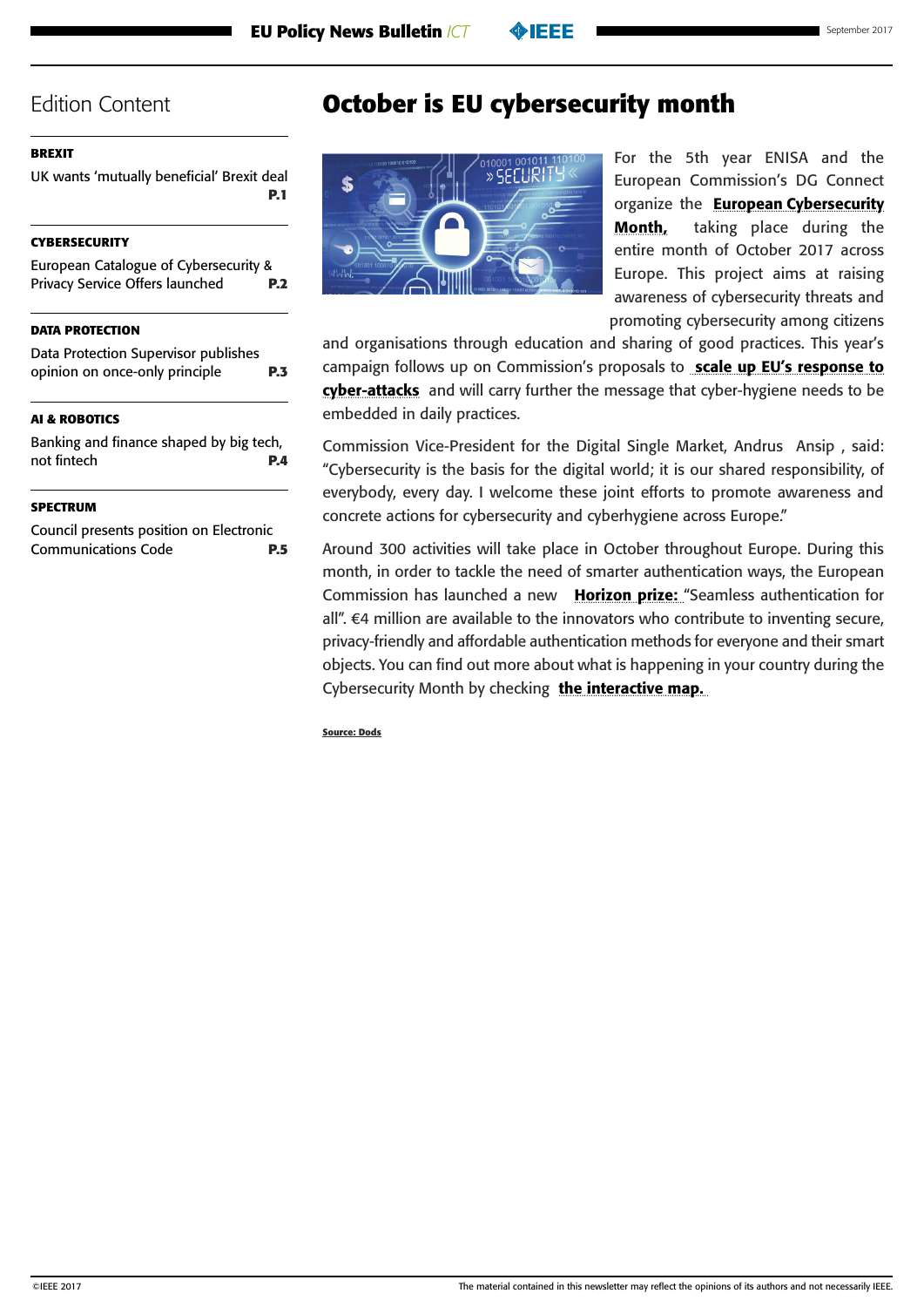## <span id="page-4-0"></span>**[BREXIT](#page-0-0)**

[UK wants 'mutually beneficial' Brexit deal](#page-0-0) **[P.1](#page-0-0)**

## **[CYBERSECURITY](#page-1-0)**

| European Catalogue of Cybersecurity & |            |
|---------------------------------------|------------|
| Privacy Service Offers launched       | <b>P.2</b> |

## **[DATA PROTECTION](#page-2-0)**

[Data Protection Supervisor publishes](#page-2-0)  [opinion on once-only principle](#page-2-0) **P.3**

## **[AI & ROBOTICS](#page-3-0)**

[Banking and finance shaped by big tech,](#page-3-0)  [not fintech](#page-3-0) **P.4**

#### **SPECTRUM**

Council presents position on Electronic Communications Code **P.5**

### DATA PROTECTION

# **Free flow of data initiative published**



On 13 September 2017 the European Commission issued the 2nd Data Package. This package includes a proposed Regulation on a Framework for the free flow [of non-personal data in the EU.](https://ec.europa.eu/digital-single-market/en/news/proposal-regulation-european-parliament-and-council-framework-free-flow-non-personal-data) The proposal builds on the Digitising European [Industry](http://eur-lex.europa.eu/legal-content/EN/TXT/PDF/?uri=CELEX:52016DC0180&from=EN) policy package, which included the **European Cloud initiative**. The proposed regulation has as its main objective the improvement of the mobility of non-personal data across borders in the EU, which is currently restricted in many Member States by localisation restrictions or legal uncertainty.

The proposed Regulation will now undergo scrutiny by both Parliament and Council in the ordinary legislative procedure.

**Source: Interel + European Commission**